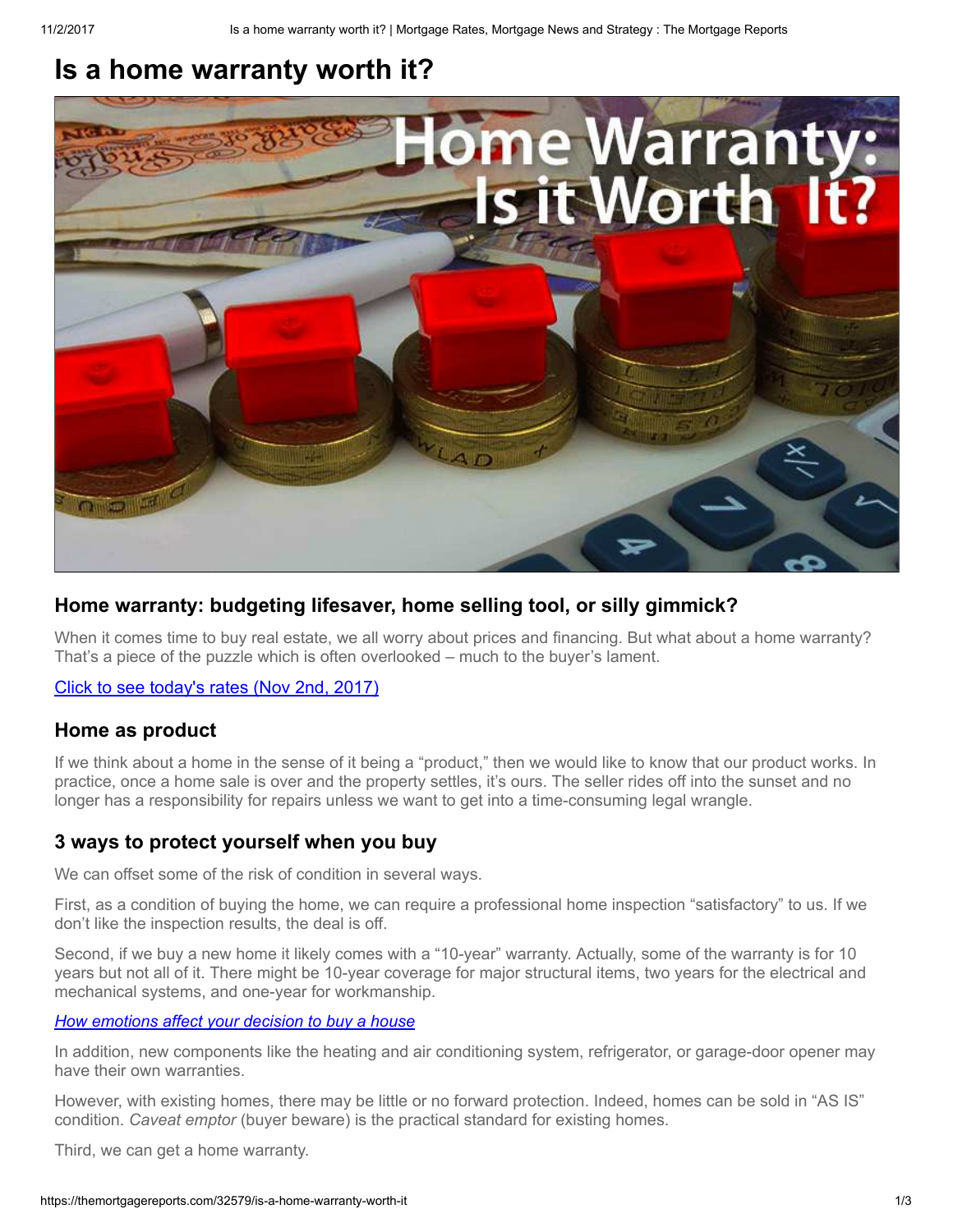# The value of home warranties

What we're looking for with our home purchase is an assurance that what we buy will work as it should. While a seller may promise to make good on any defects such promises are often unenforceable.

# [How to plan for costs you didn't have as a renter](https://themortgagereports.com/first-time-home-buyers-guide)

- The seller may refuse to make the repair
- The quality of the repair may be questionable
- The seller in good faith may be unable to make the repair (the seller had a stroke after closing...)
- The seller in bad faith simply won't honor the promised repair
- We may have to sue the seller to get promised repairs
- The cost of the suit may be greater than the repair bills
- It may take a long time to wind through the court process
- The seller's promise is effectively unenforceable

With a home warranty, these problems disappear.



# Home warranty defined

A warranty, says **Successful Real Estate Negotiation**, represents "guarantees, promises, and protections provided by one party to another. In real estate contracts, there are usually warranties regarding the condition of the appliances and certain fixtures. It states:

New homes often have extensive warranties covering not only fixtures and appliances, but the overall structure of the house as well. There can be "express" (written) warranties, "implied" warranties (guarantees that the parties intended even though they may not have stated them specifically in the contract), and "imposed" warranties (guarantees created, for example, by state law).

The importance of a home warranty is that if a seller or builder is no longer in the picture – or unresponsive – a strong third-party is there to make promised repairs.

While you can buy them yourself, homeowner warranties are typically available from owners when a home is for sale. They provide reassurance for buyers and that feeling can have value to property owners.

According to a 2014 study by American Home Shield Study, a major provider of such policies, "Homes sold with one of the company's home protection plans spend an average of almost 11 fewer days on the market and sell at a sales price that is an average of more than \$2,300 higher than homes sold without a home warranty."

# Home warranty questions